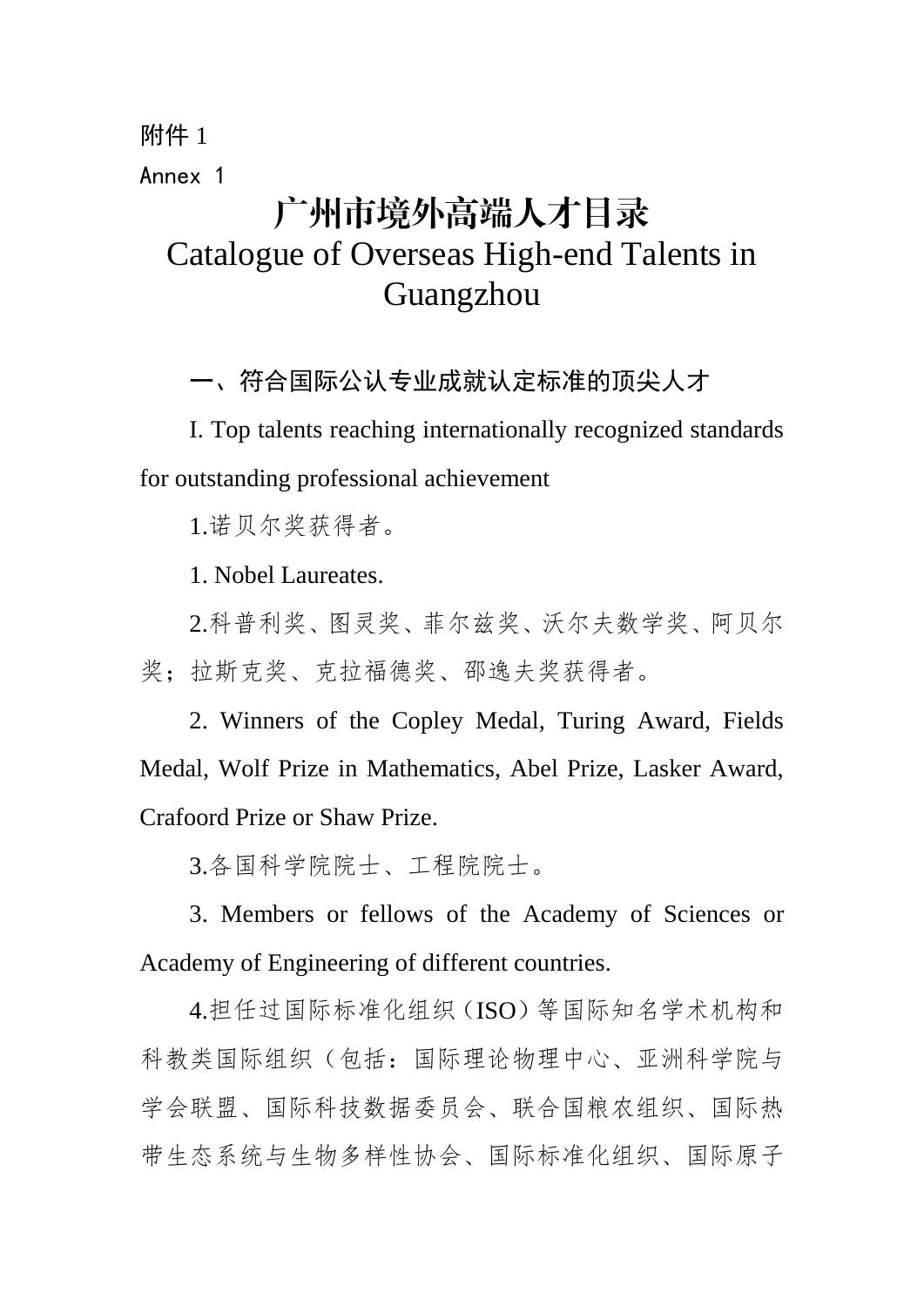[能机构、国际科学理事会、](http://www.bic.cas.cn/gjzz/201307/t20130719_3902804.html)[国际科学基金会、国际数字地球](http://www.bic.cas.cn/gjzz/201307/t20130719_3902807.html) [学会、国际纯粹与应用生物物理学联合会、](http://www.bic.cas.cn/gjzz/201307/t20130719_3902811.html)[国际纯粹与应用](http://www.bic.cas.cn/gjzz/201307/t20130719_3902819.html) [化学联合会](http://www.bic.cas.cn/gjzz/201307/t20130719_3902819.html)[、国际纯粹与应用物理学联合会](http://www.bic.cas.cn/gjzz/201307/t20130719_3902824.html)[、国际生物科学](http://www.bic.cas.cn/gjzz/201307/t20130719_3902834.html) [联合会](http://www.bic.cas.cn/gjzz/201307/t20130719_3902834.html)[、国际大地测量学与地球物理学联合会](http://www.bic.cas.cn/gjzz/201307/t20130719_3902837.html)[、国际科学联](http://www.bic.cas.cn/gjzz/201410/t20141008_4220000.html) [合会环境问题科学委员会](http://www.bic.cas.cn/gjzz/201410/t20141008_4220000.html)[、联合国教科文组织](http://www.bic.cas.cn/gjzz/201410/t20141008_4220007.html)[、世界自然保](http://www.bic.cas.cn/gjzz/201410/t20141008_4220009.html) [护联盟](http://www.bic.cas.cn/gjzz/201410/t20141008_4220009.html)[、联合国开发计划署](http://www.bic.cas.cn/gjzz/201410/t20141008_4220012.html)[、联合国亚洲和太平洋经济社会](http://www.bic.cas.cn/gjzz/201410/t20141008_4220016.html) [委员会](http://www.bic.cas.cn/gjzz/201410/t20141008_4220016.html)[、联合国环境规划署\)](http://www.bic.cas.cn/gjzz/201410/t20141008_4220018.html)的委员、会员、理事。

4. Those who have acted as committee members, members or directors of renowned international academic institutions such as the International Organization for Standardization (ISO), and international organizations for science and education (including the Abdus Salam International Centre for Theoretical Physics (ICTP), the Association of Academies and Societies of Sciences in Asia (AASSA), the Committee on Data for Science and Technology (CODATA), the Food and Agriculture Organization (FAO), International Association for Tropical Ecosystem and Biodiversity (IATEB), the International Organization for Standardization (ISO), the International Atomic Energy Agency (IAEA), the International Council for Science (ICSU), the International Foundation for Science (IFS), the International Society for Digital Earth (ISDE), the International Union for Pure and Applied Biophysics (IUPAB), the International Union of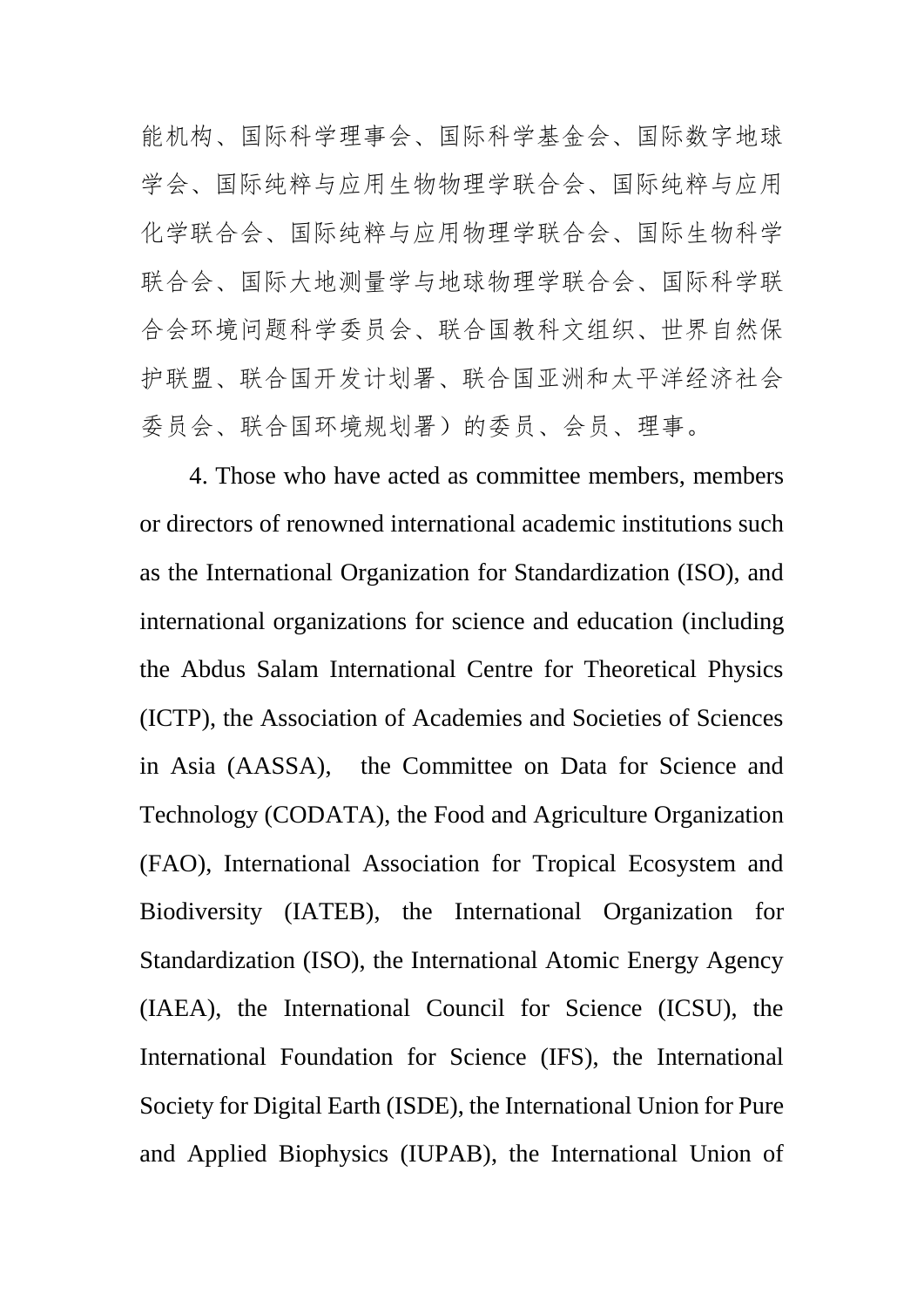Pure and Applied Chemistry (IUPAC), the International Union of Pure and Applied Physics (IUPAP), the International Union of Biological Sciences (IUBS), the International Union of Geodesy and Geophysics (IUGG), the Scientific Committee on Problems of the Environment (SCOPE), the United Nations Educational, Scientific and Cultural Organization (UNESCO), the International Union for Conservation of Nature (IUCN), the United Nations Development Programme (UNDP), the United Nations Economic and Social Commission for Asia and the Pacific (ESCAP), the United Nations Environment Programme (UNEP)).

5.曾在国际著名金融机构(包括:美国高盛、摩根士丹 利、摩根大通、花旗银行、美国国际集团、英国汇丰银行、 法国兴业银行、法国巴黎银行、法国巴黎百富勤有限公司、 荷兰银行、荷兰国际集团、德意志银行、德勒斯登银行、瑞 士信贷第一波士顿、瑞士联合银行集团、日本瑞穗集团、三 菱UFJ金融集团、三井住友金融集团、新加坡星展银行)、国 际著名会计师事务所(包括:普华永道、德勤、安永、毕马 威、捷安、艾格斯、安博、博太、贝克、德豪、费都寿、浩 华、浩信、华利信、均富、克瑞斯顿、罗申美、联合、摩斯 伦会计师事务所)任职的高层管理人才。

5. Those who have acted as senior managers of renowned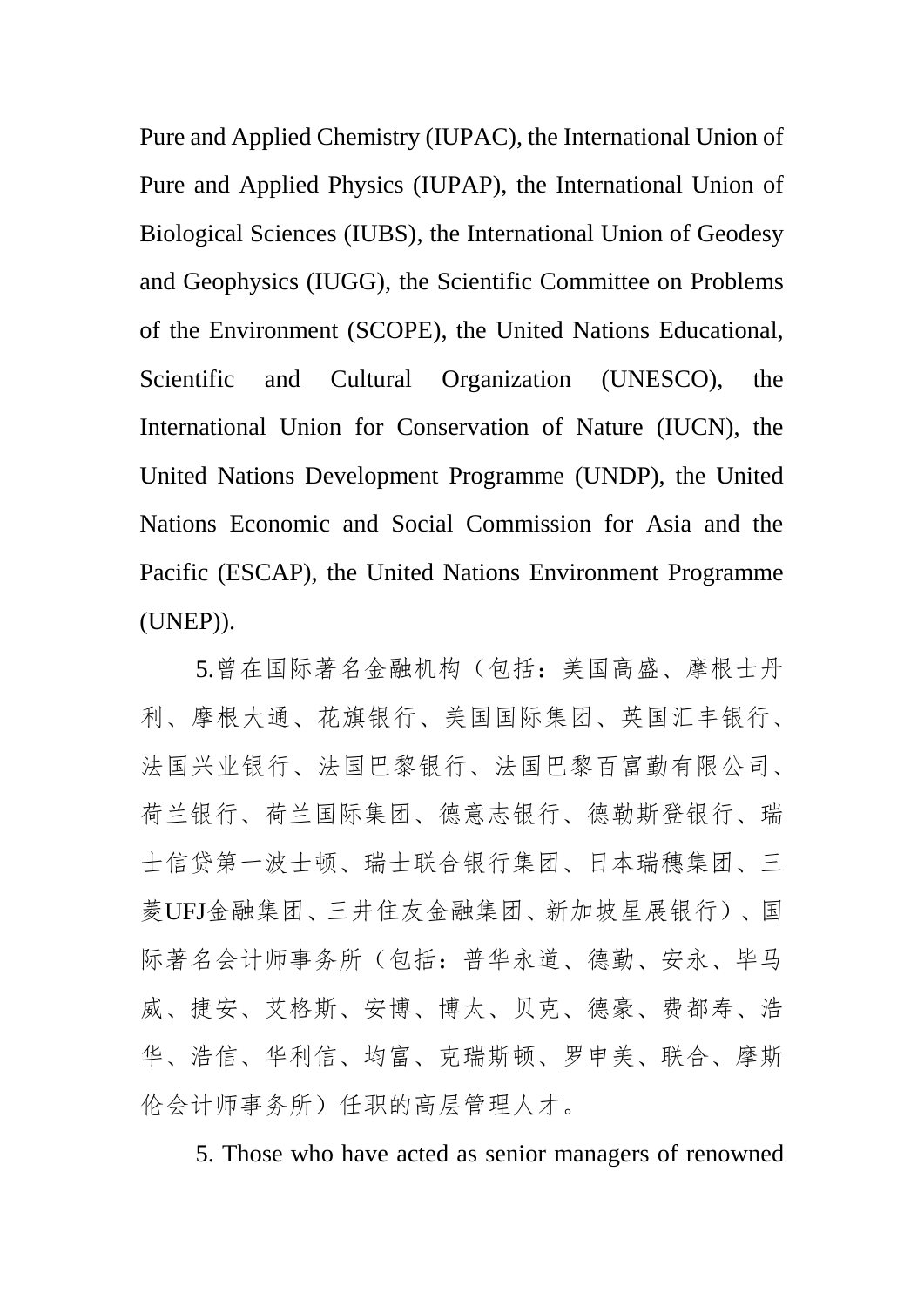international financial institutions (including Goldman Sachs Group, Inc., Morgan Stanley, JPMorgan Chase & Co., Citibank, American International Group, Inc. (AIG), HSBC UK, Societe Generale, BNP Paribas S.A., BNP Paribas Peregrine, ABN AMRO Bank N.V., Internationale Nederlanden Groep (ING), Deutsche Bank, Dresdner Bank AG., Credit Suisse First Boston (CSFB), UBS Group AG., Mizuho Financial Group, Mitsubishi UFJ Financial Group, Inc. (MUFG), Sumitomo Mitsui Financial Group (SMFG) and DBS Bank Ltd.). Those who have worked as senior managers of renowned international accounting firms (including PricewaterhouseCoopers (PwC), Deloitte, Ernst & Young (EY), KPMG, AGN International (AGN), International Group of Accounting Firms (IGAF), Baker Tilly International, BKR International, BDO Global, Fiducial, Horwath International, HLB International, Morison International, Grant Thornton, Kreston International, RSM International, CPA Associates International (CPAAI) and Moores Rowland).

## 二、国家重大人才计划入选者

II. Talents enlisted in major national talent programs

1.中共中央组织部:国家海外高层次人才引进计划、国 家高层次人才特殊支持计划。

1. The Organization Department of the Central Committee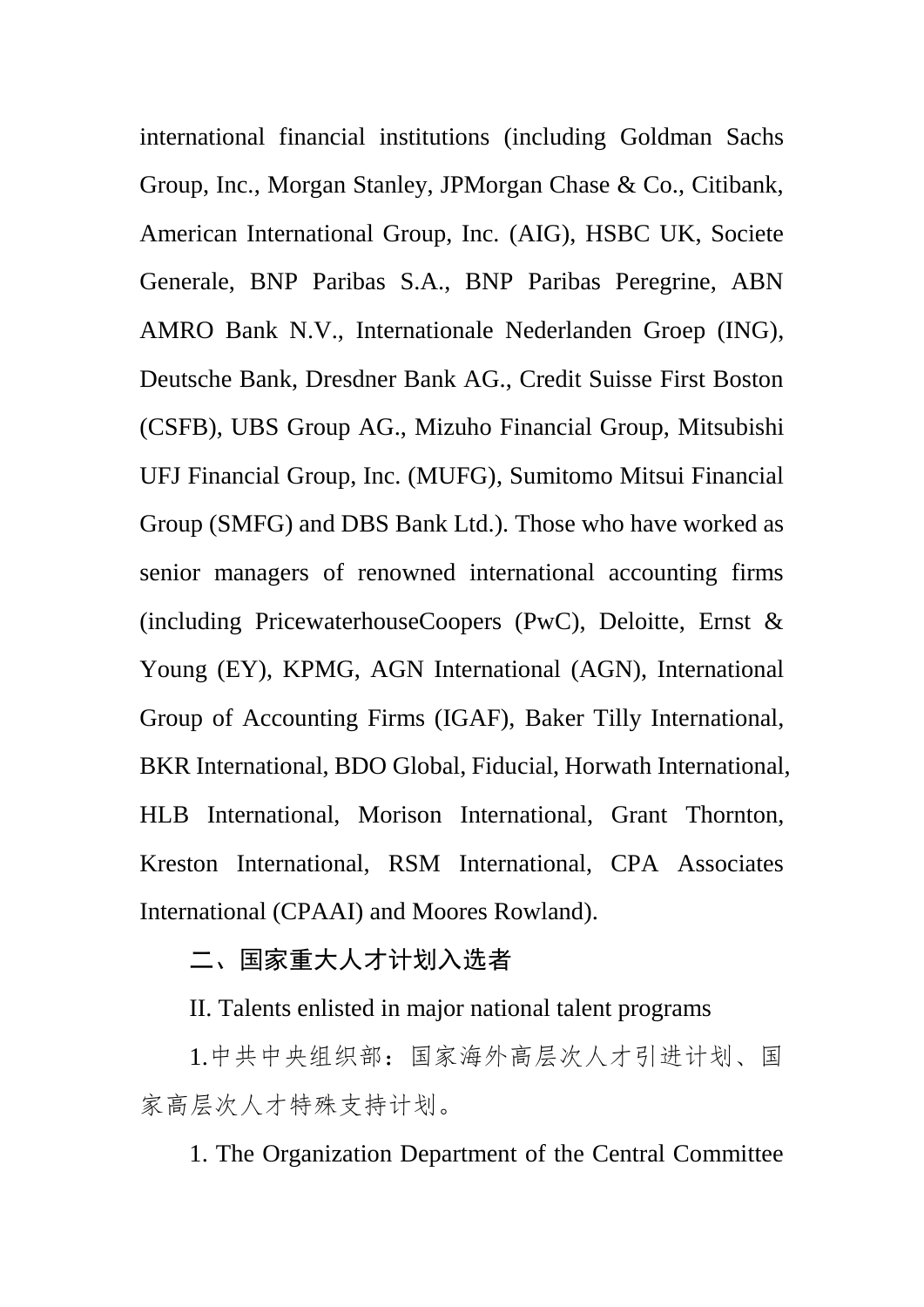of the Communist Party of China: The Recruitment Program of Global Experts and National Special Support Plan for High-level Talents.

2.教育部:长江学者奖励计划。

## 2. Ministry of Education: Changjiang Scholars Program.

3.科学技术部(国家外国专家局):高端外国专家项目、 中国政府友谊奖项目、引进海外高层次文教专家重点支持项 目、海外名师引进计划、高校国际化示范学院推进计划、高 等学校学科创新引智计划、"一带一路"教科文卫引智计划、 国家科研平台外国专家支持计划、与大师对话-诺贝尔奖获得 者校园行项目、文教类外国青年人才引进项目、部属高校学 校特色项目、首席外国专家项目、经技类青年外国专家项目、 经技类重点外国专家项目。

3. Ministry of Science and Technology (State Administration of Foreign Experts Affairs): High-end Foreign Experts Project, Chinese Government Friendship Award, Program for the Introduction of High-level Overseas Cultural and Educational Experts, Program for the Introduction of Renowned Overseas Professors, Network in International Centers for Education in China, OEI for Disciplinary Innovation in Universities, OEI under "Belt and Road Initiative" in Cultural and Educational Sector, Overseas Experts Supporting Programs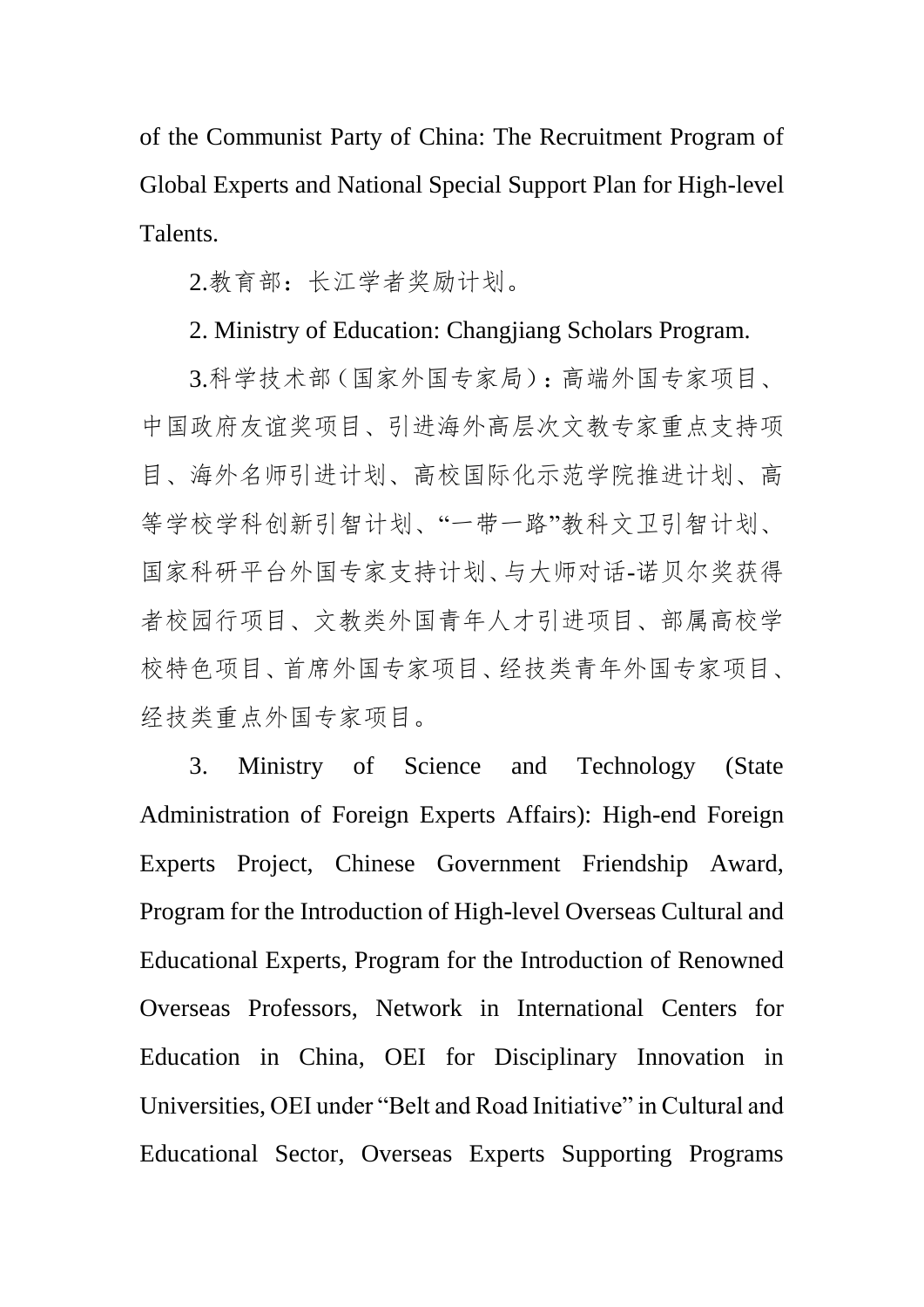under National Research Platform, Dialogue with Masters-Nobel Prize Laureates on Campus, Introduction of Overseas Young Talents in Cultural and Educational Sector, Special Programs with Universities Directly under the Administration of Ministries and Commissions of the Central Government, Project for Chief Foreign Experts, Project for Young Foreign Experts in Economic and Technological Sector, and Project for Key Foreign Experts in Economic and Technological Sector.

4.人力资源和社会保障部:回国(来华)定居工作专家项 目、高层次留学人才回国资助计划、留学人员科技活动项目 择优资助计划、中国留学人员回国创业启动支持计划、博士 后国际交流计划引进项目、海外赤子为国服务行动计划。

4. Ministry of Human Resources and Social Security: Project for Experts' Return and Settlement in China, Funding Scheme for High-level Overseas Chinese Students' Return, Funding Scheme to Outstanding Scientific and Technological Programs by Chinese Students Abroad, Supporting Scheme for Returned Overseas Chinese Students' Entrepreneurial Start-Ups, Project on Postdoctoral International Exchanges, Homeland-Serving Action Plan for Overseas Chinese.

5.农业农村部:中国农业科学院青年英才计划。

5. Ministry of Agriculture and Rural Affairs: The Young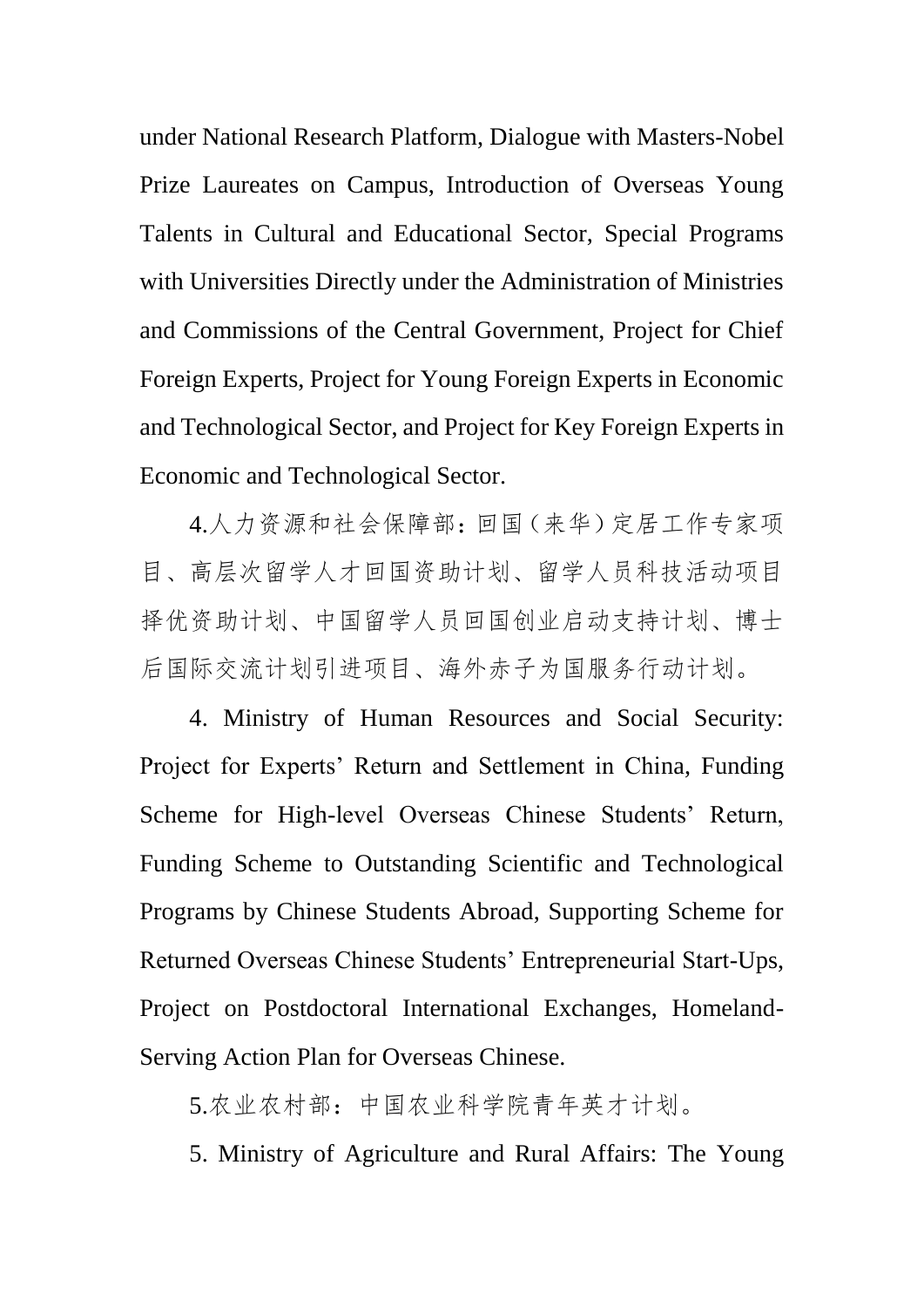Talents Program under Chinese Academy of Agricultural Sciences.

6.文化和旅游部:海外高层次人才引进计划。

6. Ministry of Culture and Tourism: The Recruitment Program of High-level Overseas Talents

7.卫生和健康委:国家食品安全风险评估中心"532"人才 计划。

7. National Health and Family Planning Commission: "532" Talents Program under China National Center for Food Safety Risk Assessment

8.中国科学院:中国科学院百人计划、创新团队国际合 作伙伴计划、海外评审专家项目、引进杰出技术人才项目。

8. Chinese Academy of Sciences: CAS Hundred Talents Project, Program for Innovation Teams on International Cooperation, Program for Overseas Evaluation Experts, Program for Introduction of Prominent Technical Talents.

三、经广东省人才办批准或备案同意的人才计划入选者 (或入选团队核心成员)

III. Members (or core members of teams) enlisted in major talent programs approved or agreed by Guangdong provincial talent office

1.广东省南粤友谊奖。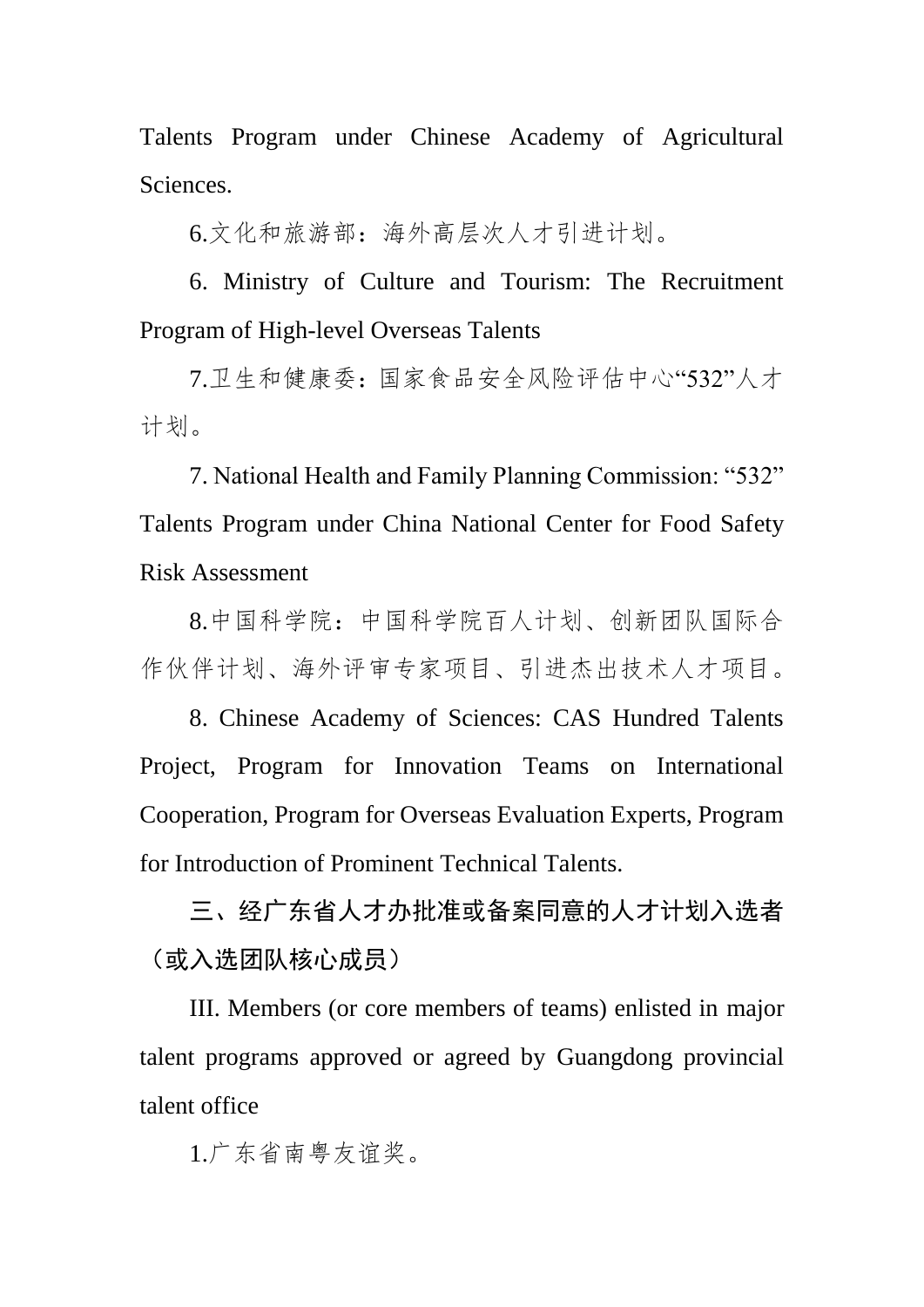1. Guangdong Nanyue Friendship Award.

2.广东省重大人才工程入选者。

2. Talents enlisted in major talent programs of Guangdong Province.

3.广东省人才优粤卡 A 卡或 B 卡持有人。

3. Holders of Guangdong Superior Talent Card A or B.

四、经广州市人才办批准或备案同意的人才计划入选者 (或入选团队核心成员)

IV. Talents (or core members of teams) enlisted in major talent programs approved or agreed by Guangzhou Talent Office

1.广聚英才计划,包括:海外人才来穗创业"红棉计划"、 高端外国(境外)专家引进项目、羊城工匠计划、优秀青年 创新人才等有关项目。

1. Talent recruitment programs, including Overseas Talents Entrepreneurial Encouragement "Kapok Plan", High-end Foreign (Overseas) Experts Introduction Plan, Guangzhou Artisan Program, Program for Outstanding Young Innovation Talents in Innovation.

2.广州市产业领军人才(创新领军团队、创业领军团队、 领军人才、创新创业服务领军人才、杰出产业人才补贴)。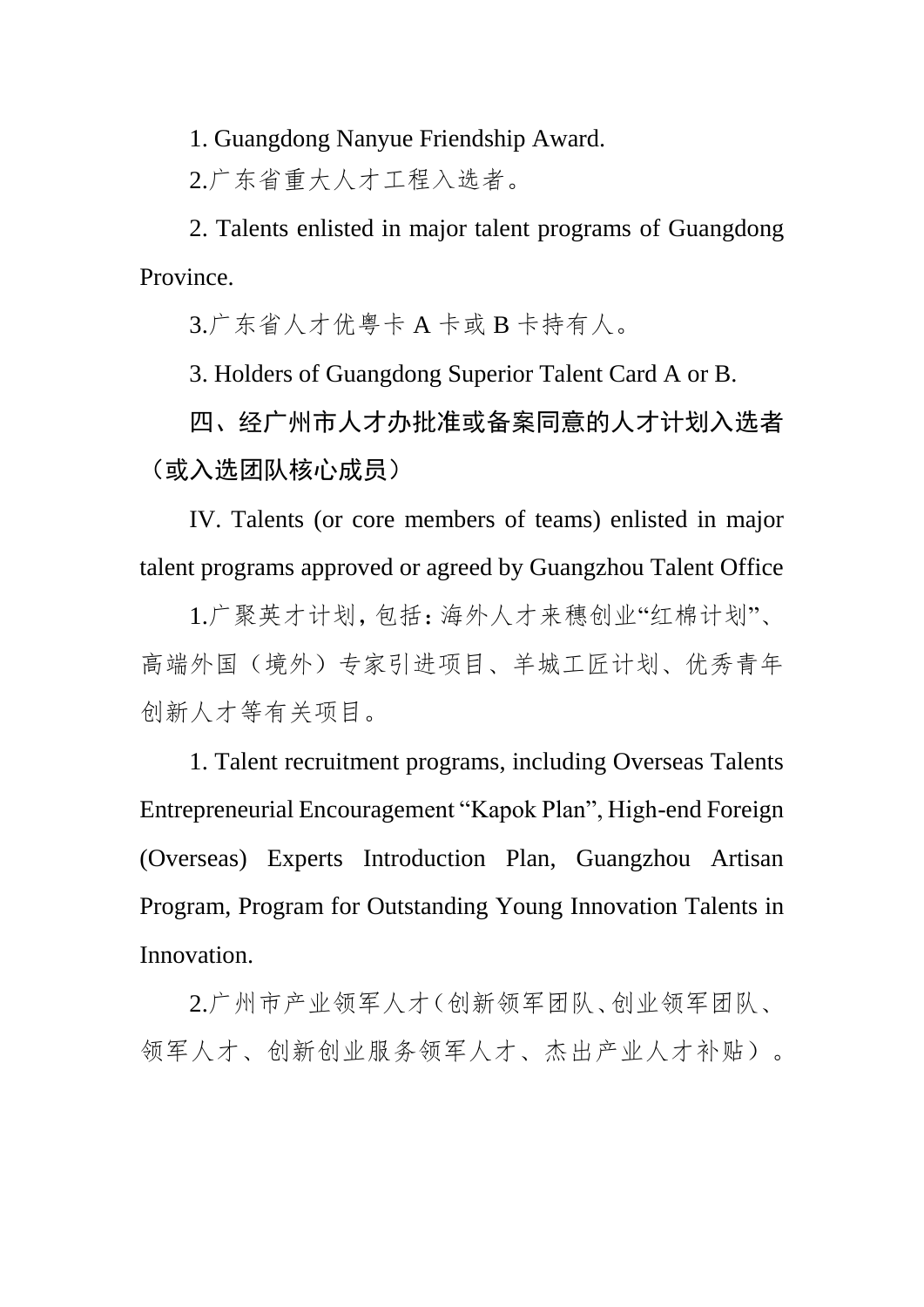2. Industrial Leading Talents in Guangzhou (leading teams in innovation and entrepreneurship, leading talents, leading talents in innovation and entrepreneurship).

3.广州市高层次人才(杰出专家、优秀专家、青年后备人 才)。

3. High-level talents in Guangzhou (outstanding experts, prominent expert and young talents).

4.广州市羊城友谊奖。

4. Guangzhou Yangcheng Friendship Award.

5.广州市"岭南英杰工程"。

5. Guangzhou Lingnan Talent Project.

6.广州市职业教育高层次人才(领军人才、杰出人才、优 秀人才、骨干人才)、广州市高层次卫生人才(医学领军人 才、医学重点人才、医学骨干人才)、广州市金融领军人才、 金融高级管理人才、金融高级专业人才。

6. High-level talents in vocational education (leading talents, prominent talents, outstanding talents, backbone talents), Highlevel talents in health (leading, key and backbone talents in medicine)

7.广州市人才绿卡主卡持有人。

7. Holders of Guangzhou Talent Green Card (Main Card) 8.符合《广州市高层次人才认定标准》的中央和广东省